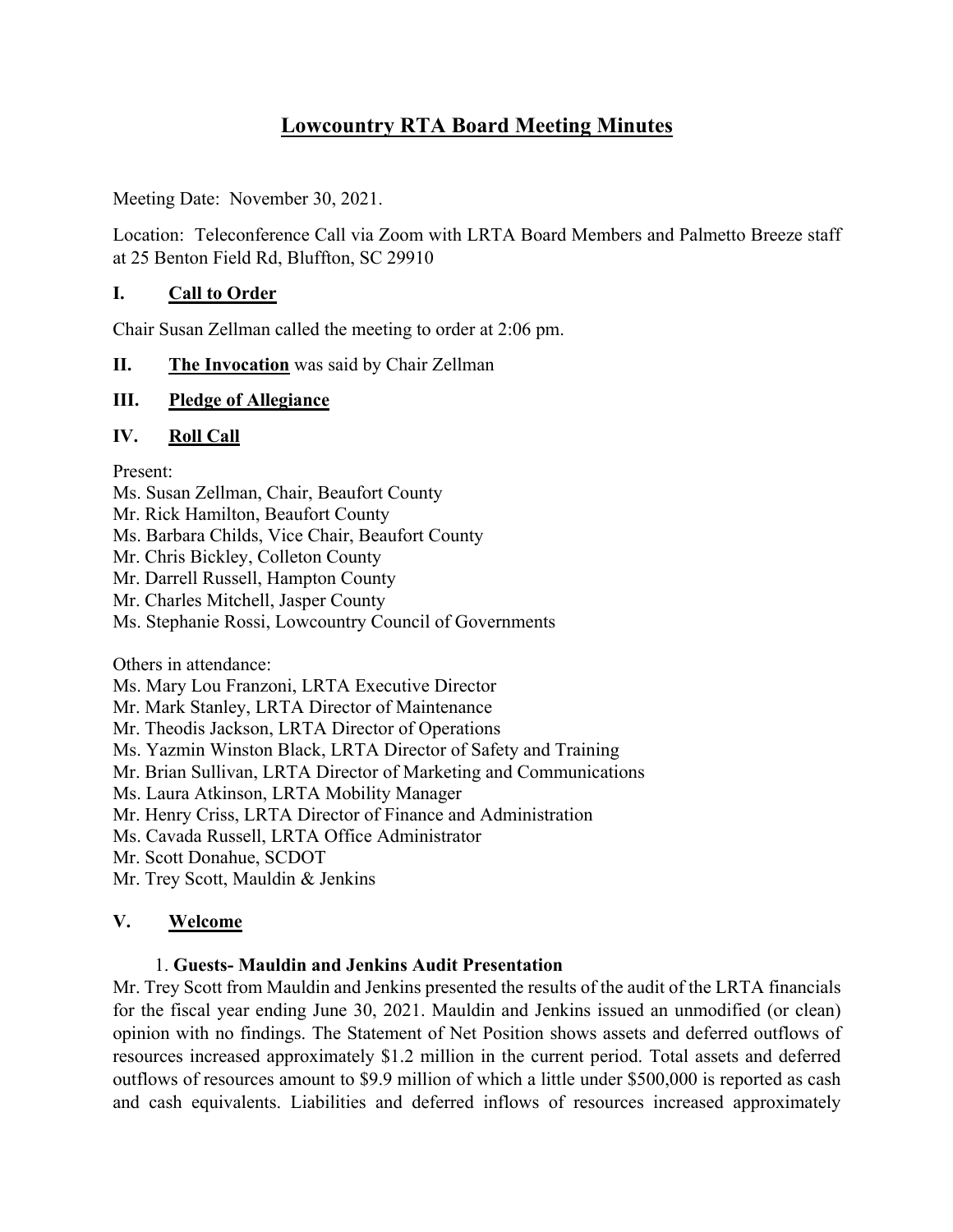\$350,000 in the current year. This increase is attributed to an increase in net pension liability as well as an increase in the net Others Post Employment Liability (OPEB). Total Liabilities and deferred inflows of resources amount to \$7.3 million as of year -end. The Authority portion of the South Carolina Retirement System (SCRS) pension liability and the total OPEB liability approximate \$6.6 million. There were two adjustments proposed to the accounts of the Authority. The adjustments pertained to Government Accounting Standards Board (GASB) 68 pension and (GASB) 75 OPEB. These two adjustments have been posted. There were no past adjustments. There were no significant issues discussed with management concerning financial statements. The auditor recommends the Authority implement sufficient controls to ensure cash is reconciled in a timely manner and all manual journal entries are reviewed and approved prior to posting. This will mitigate opportunities for fraud and strengthen the Authority's internal controls. Mr. Criss commented that the Authority had already implemented policies to address the audit firms' recommendations.

#### **VI Recognition**

Drivers of the Month: **September – Holbrook Sanders October – Norma Sanders**

#### **VII. Approval of Minutes**

**A motion was made by Mr. Mitchell to approve the meeting minutes of September 23, 2021. Ms. Childs seconded the motion. The motion carried unanimously.**

#### **VIII**.. **Actions Items**

#### 1. **Bluffton Breeze Fares**

Ms. Franzoni informed everyone that the new service, The Bluffton Breeze started on September 7, 2021. The ridership numbers are low; however, efforts are being made to bring awareness to local businesses. Ms. Franzoni stated that once ridership increases the service is going to help reduce the number of cars on the road in Bluffton. Ms. Franzoni made a recommendation that the Board continue the initial waiver of fares until the start of the fiscal year of July 1, 2022. This will allow for an opportunity to continue to market the service and to gain more ridership as potential riders can try it out without worrying about the fare. The current fare to ride the Bluffton Breeze is \$1.00 per ride and half price for seniors, disabled passengers, and students. **Mr. Hamilton made a motion to suspend collection of fares until July 1, 2022 and Mr. Russell seconded. The motion carried unanimously.** Chair Zellman asked will there be an option for an extended day pass. Ms. Franzoni replied that we have a mobile payment app that will give a variety of options.

#### **IX. Informational Items**

#### 1. **Director's Report**

Ms. Franzoni commended the Finance Department for their hard work on implementing the new software that will take effect in January of 2022. The months of September and October were very busy. The third Passenger Appreciation Day was held on September 24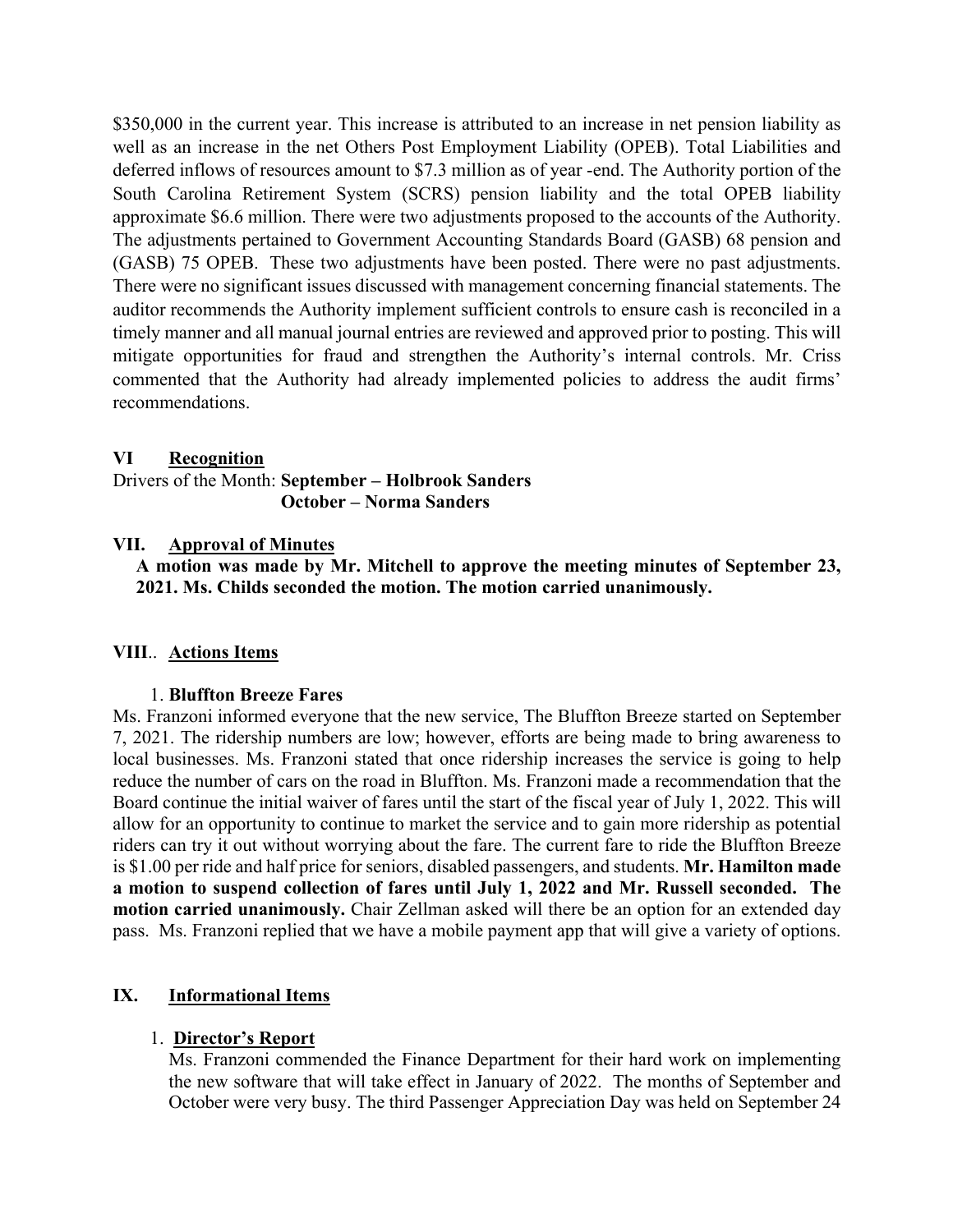with a gift bag for each passenger and an ice cream from Mrs. T's Ice Cream truck. The fourth anniversary of Second Helpings was celebrated with the passengers, staff, and Second Helpings volunteers. Ms. Franzoni met with Stu Rodman of Beaufort County Council as he is the liaison to our agency and wanted to know more about how we operate. We discussed the way Palmetto Breeze is funded, the Urban Master Plan, and the facility improvements we are working on. Mr. Rodman also informed Ms. Franzoni that he wants to work towards securing some dedicated funding for Palmetto Breeze Transit. A final report from the Board Retreat will be made available soon. Ms. Franzoni had an interview with Sun City Television where they discussed the Bluffton Breeze. Ms. Franzoni, Ms. Young, and Mr. Stanley all attended the APTA EXPO held in Orlando, FL in November.

## 2. **Finance Director's Report**

The income and expense summaries for the months of September and October show a deficit in August and a surplus in September of \$470,000.00 which exceeds the deficit amount so that allows us to balance out. In regards to the \$24,000. deficit in October, there is a reimbursement for those expenses that comes in November and we recognize those when we receive them because they are not operating revenue.

# 3. **Chairperson's Report**

Ms. Franzoni will continue to look for grant opportunities. The procurement training is still pending. The Board will plan to ride the Bluffton Breeze. Chair Zellman was able to inform Lowcountry Presbyterian about the Bluffton Breeze. There was no additional information on Mass Transit funds for Allendale. Chair Zellman thanked the Finance staff for having no findings upon completion of the audit. Chair Zellman is looking forward to the report on the October 28<sup>th</sup> Retreat in order to start making recommendations for 2022.

# **X. Old Business**

# 1. **LATS Update**

The next LATS meeting will be held on December 3, 2021. The survey results will be presented during the meeting. There was a total of 827 respondents to the survey. Public transit ranked 3rd in public spending options. A key takeaway from the survey was a need for more multi modal transportation in the region.

# **2. LRTA Story Cards**

Includes statements about the impact we have on the community. Ready for publication.

# **XI. New Business**

# 1. **Nominating Committee:**

Chair Zellman and Mr. Charles Mitchell

# 2. **HHI Airport Service:**